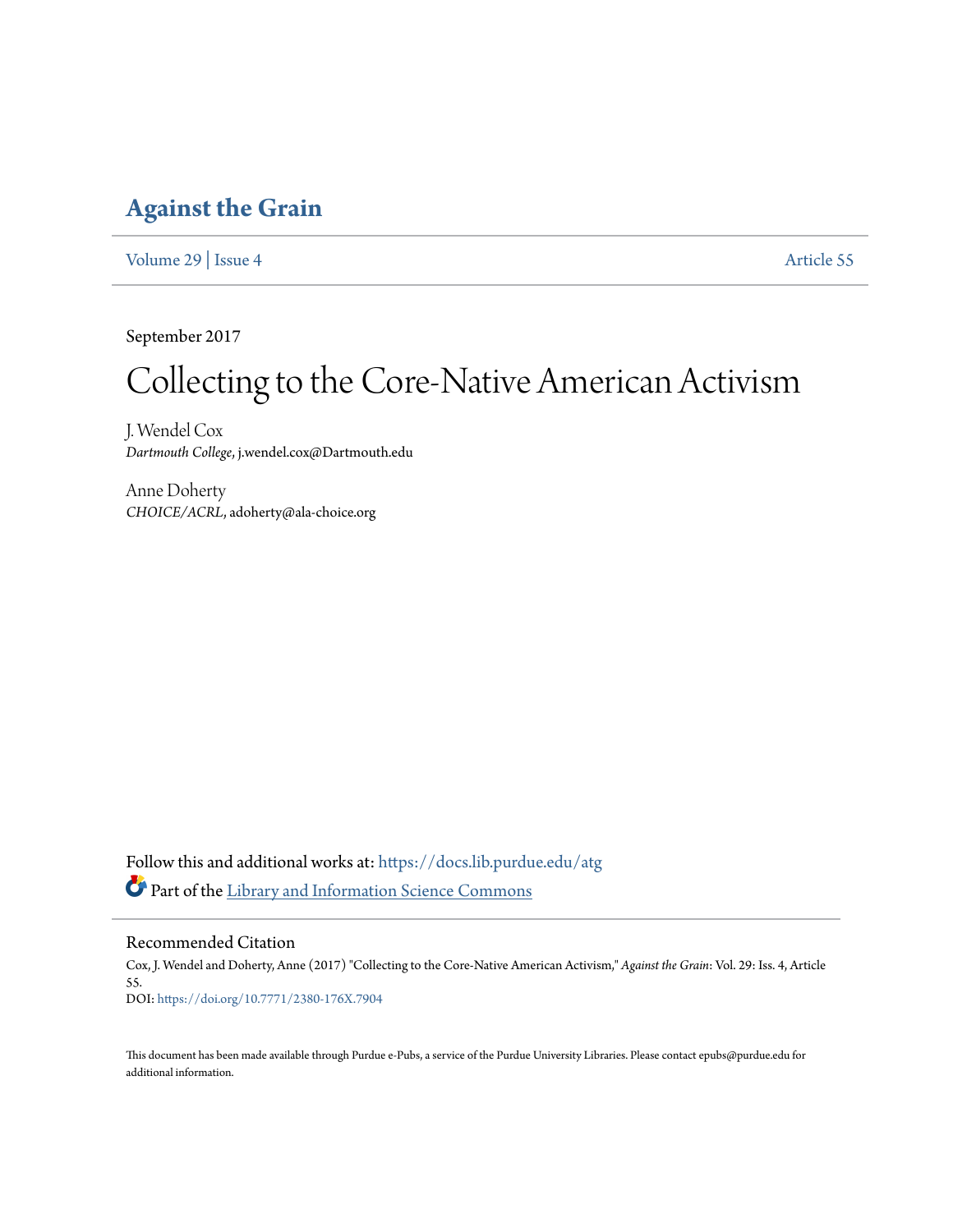## Collecting to the Core — Native American Activism

by **J. Wendel Cox** (Librarian for History and English, Dartmouth College; Native American Studies Subject Editor, *Resources for College Libraries*) <j.wendel.cox@dartmouth.edu>

Column Editor: **Anne Doherty** (*Resources for College Libraries* Project Editor, CHOICE/ACRL) <adoherty@ala-choice.org>

*Column Editor's Note: The "Collecting to the Core" column highlights monographic works that are essential to the academic library within a particular discipline, inspired by the Resources for College Libraries bibliography (online at http://www.rclweb.net). In each essay, subject specialists introduce and explain the classic titles and topics that continue to remain relevant to the undergraduate curriculum and library collection. Disciplinary trends may shift, but some classics never go out of style. — AD*

**Throughout 2016, protests in North Dakota over the construction of the Dakota Access Pipeline (DAPL) near the northern border of the <b>Standing Rock Sioux** Dakota over the construction of the **Da**northern border of the **Standing Rock Sioux Reservation** placed Native American activism before the national media. Images of protesters fighting for water protection and tribal rights appeared on news broadcasts and feeds, demonstrating the reach, coordination, and media-savvy of today's activist movements. As **Matt Petronzio** of **Mashable** observed, so successful were the social media efforts publicizing resistance to the pipeline that the **Twitter** hashtag #NoDAPL effectively became synonymous with the protest.<sup>1</sup> While such activism is hardly unprecedented, those not attentive to Native American affairs in the United States might think otherwise. Fortunately, there is a vibrant and still-growing scholarship available for exploring the historical context and precedents to contemporary Native American activism. This essay describes a selection of titles on Native American activism published over the last twenty years. This body of research has dramatically broadened the study of activism both chronologically and thematically, and it increasingly spans international boundaries in explicit comparison of

the experiences of First Peoples around the globe. While early contributions to the literature discussed protests of the late 1960s and early 1970s, newer works help to illustrate a varied and extensive history of Native American activism. They also remind us

of the degree to which the historical record itself is a tool for redress, and how scholarship and activism have long entwined and informed the study of Native American history.

In *Like a Hurricane: The Indian Movement from Alcatraz to Wounded Knee* (1996), **Paul Chaat Smith** and **Robert Allen Warrior** concern themselves, nominally, with just three events: the nineteen-month occupation of Alcatraz Island by **Indians of All Tribes** that began in November 1969; the cross-country Trail of Broken Treaties protest and subsequent

occupation of the **Bureau of Indian Affairs**  national offices in Washington, D.C., in 1972; and the siege at Wounded Knee on the **Pine Ridge Indian Reservation** by members of the **American Indian Movement** (**AIM**) protesting corruption and abuses by the elected tribal government and its chair, **Dick Wilson**, in 1973.<sup>2</sup> Beautifully written and supported with dozens of interviews — so many the coauthors apologize to those whose stories they were unable to include — *Like a Hurricane* is expansive on the consequences of these protest actions, and **Smith** and **Warrior** produce a cohesive narrative exploring the concerted action and, often, disarray inherent in movement politics.

The Alcatraz occupation is the heart of *American Indian Activism: Alcatraz to the Longest Walk* (1997), edited by **Troy Johnson**, **Joane Nagel**, and **Duane Champagne**. 3 The collection ostensibly presents accounts of a decade of activist efforts from the 1969 occupation of Alcatraz Island to the Longest Walk in 1978, but the contributions themselves are almost exclusively concerned with Alcatraz, even as the editors set the event in conversation with dozens of subsequent occupations. Most of the collection's contents are reminiscences and recollections by Alcatraz occupation principals, while several essays afford context and afterword. **Johnson**, **Nagel**, and **Champagne** argue that the Alcatraz occupation served as the nexus of other resistance efforts and pioneered the use of media attention to publicize injustices and promote direct social action.

More recent scholarship has positioned the actions of the 1960s and 1970s within a larger historical context and shifted some emphasis away from the activities of **AIM** and the **Red Power** movement. **Paul McKenzie-Jones's**

*Clyde Warrior: Tradition, Community, and Red Power*  (2015) represents an exceptional portrait of a profoundly influential American Indian activist during the **Red**  Power era.<sup>4</sup> Although **Clyde Warrior** died in 1968, his role in crafting the movement's direction had lasting influ-

ence. As **McKenzie-Jones** demonstrates, **Warrior** did not reconcile "tradition" and activism; instead, his commitment to **Ponca** culture grounded his activism, and his intense devotion to his people was a predicate for intertribal organization. **Warrior** was one of the founders and leaders of the **National Indian Youth Council** (**NIYC**), which was established in Gallup, New Mexico, in 1961. The **NIYC** is the focus of **Bradley Shreve's**  *Red Power Rising: The National Indian Youth Council and the Origins of Native Activism*

(2011).5 **Shreve** does not dispute the significance of Alcatraz, the **BIA** occupation, and the Wounded Knee incident; instead, he "seeks to illustrate how those episodes, and their main actors, followed in the footsteps of an earlier generation." **Shreve's** work illuminates a previous cohort of activists — one less urban, less male, and pointedly aware of their connection and continuity with tribal pasts, effectively broadening the discussion and scope of the **Red Power** movement.

Often, essay collections or collective narratives can best weave together the seemingly-disparate experiences that exemplify the breadth and diversity of Native peoples' activism. **Frederick E**. **Hoxie's** *This Indian Country: American Indian Activists and the Place They Made* (2012) seeks to reframe American Indian history by highlighting known and lesser-known players in the political and legal struggle for Indian rights in the United States.<sup>6</sup> Similarly, the sixteen essays in *Beyond Red Power: American Indian Politics and Activism since 1900* (2007), edited by **Daniel Cobb** and **Loretta Fowler**, are wide-ranging and explicitly provide context, historical perspectives, and contemporary approaches to tribal sovereignty and activism.7 The most expansive and extraordinary such collection is *Indigenous Women and Work: From Labor to Activism* (2012), edited by **Carol Williams**. 8 The seventeen essays in this volume explore place, context, and the role of women via diverse First Peoples communities from across the globe, including the United States, Canada, Australia, New Zealand, and the Pacific Islands, showcasing how work and activism entwine to sustain community and advance survival, dignity, and sovereignty.

The **American Indian Movement** has also been reconsidered in light of a more holistic approach to activism, much like recent studies of the **Black Panther Party** that have emphasized the organization's contributions to health, education, and community welfare. Similarly, **Julie Davis's** *Survival Schools: The American Indian Movement and Community Education in the Twin Cities* (2013) eschews protest to portray community-building actions, detailing **AIM's** creation of the **Red School House** and **Heart of the Earth** school in the Twin Cities of St. Paul and Minneapolis, Minnesota, respectively.9 **Davis's** account relies extensively on oral interviews to recover the experiences of the activists, teachers, students, and parents involved in this initiative, providing a useful example of how local activism can affect community education, child welfare, and juvenile justice.

Finally, it should be noted that much of the scholarship on this subject is deeply sympathetic to the individuals, organizations,

*continued on page 38*